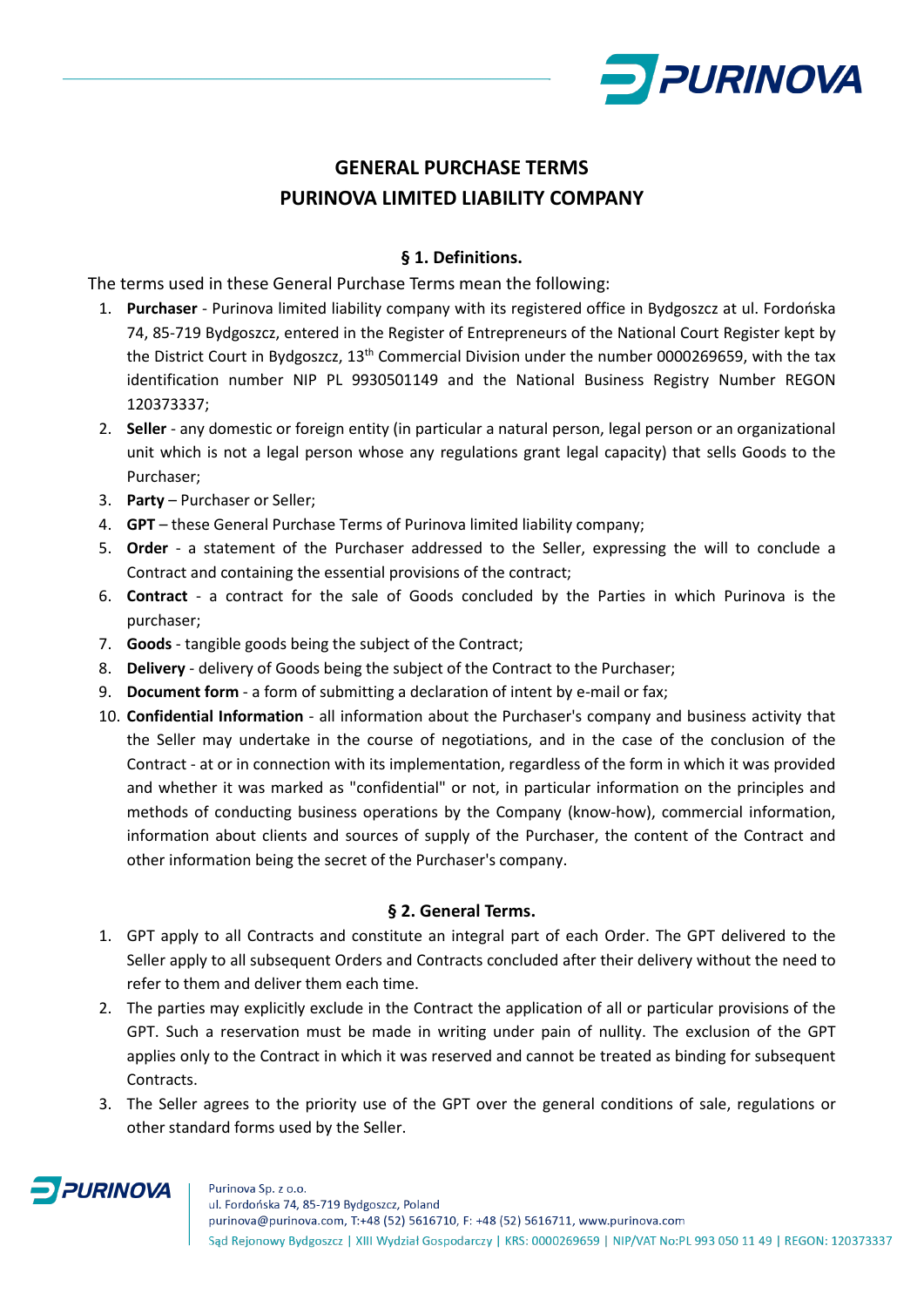

- 4. The provisions of the Contract shall take precedence over the provisions of the GPT.
- 5. Any printing, machine, calculation or other obvious errors that may appear in the Order or Contract do not cause any negative legal effects for the Purchaser.
- 6. If the Parties have a framework contract for the sale of Goods, which does not expressly exclude the GPT, it will apply to every Order placed by the Purchaser under a framework contract, without the need to always refer to them and deliver them to the Seller. The provisions of the previous sentence shall apply accordingly if the Parties are in stable economic relations.
- 7. Conclusion of the framework contract, confirmation of the Order acceptance or commencing its implementation constitutes the acceptance of the GPT.
- 8. GPT are in the form of a pdf file and are placed on the Purchaser's website [https://purinova.com/images/upload/certyfikaty/gpt-1042020.pdf,](https://purinova.com/images/upload/certyfikaty/gpt-1042020.pdf) from where the Seller can download and print them. The GPT is provided by giving the website address of the GPT, or by sending the GPT in the form of a pdf file.

## **§ 3. Order. Contract conclusion.**

- 1. The Purchaser places the Order in writing or in documentary form. The Purchaser ensures that the person placing the Order has the right to represent the Purchaser.
- 2. The order is valid for 7 days from its submission by the Purchaser, and after this time it expires, unless it was previously accepted by the Seller.
- 3. If the Goods are subject to additional fees or taxes resulting from legal provisions, the Seller is obliged to inform the Purchaser about this before accepting the Order, providing the expected value of the fee or tax, and in the case of Goods being excise goods - the CN code of the Goods. To the information referred to in the previous sentence, the provisions of paragraph 6 shall apply accordingly.
- 4. The Seller confirms the acceptance of the Order for implementation in writing or in documentary form or by its implementation start. The Seller ensures that the person confirming the Order has the right to represent the Seller.
- 5. The contract is concluded as soon as the Purchaser receives the Seller's statement of acceptance of the order or, if there was no such statement, upon the Seller's start of the implementation of the Order.
- 6. Any change or addition to the Order constitutes a new offer. The Purchaser may accept the Seller's offer within 3 days of receiving it. No response within this period constitutes the rejection of the offer. In the scope of the GPT, the provisions of art.  $68<sup>1</sup>$  and  $68<sup>2</sup>$  of the Civil Code are not applicable.
- 7. The place of performance of the Agreement and fulfilment of all benefits resulting therefrom is determined by the Incoterms delivery base.

## **§ 4. Delivery Terms.**

- 1. Delivery of the Goods takes place under the conditions set out in the Contract, including the GPT.
- 2. The principles of incurring the costs of Delivery, insurance and packaging of the Goods are specified in the agreed Incoterms delivery base.
- 3. At the latest 7 days before the agreed date of Delivery, the Seller shall send the Purchaser a shipping advice containing the following information: Order number, method and expected date of Delivery,

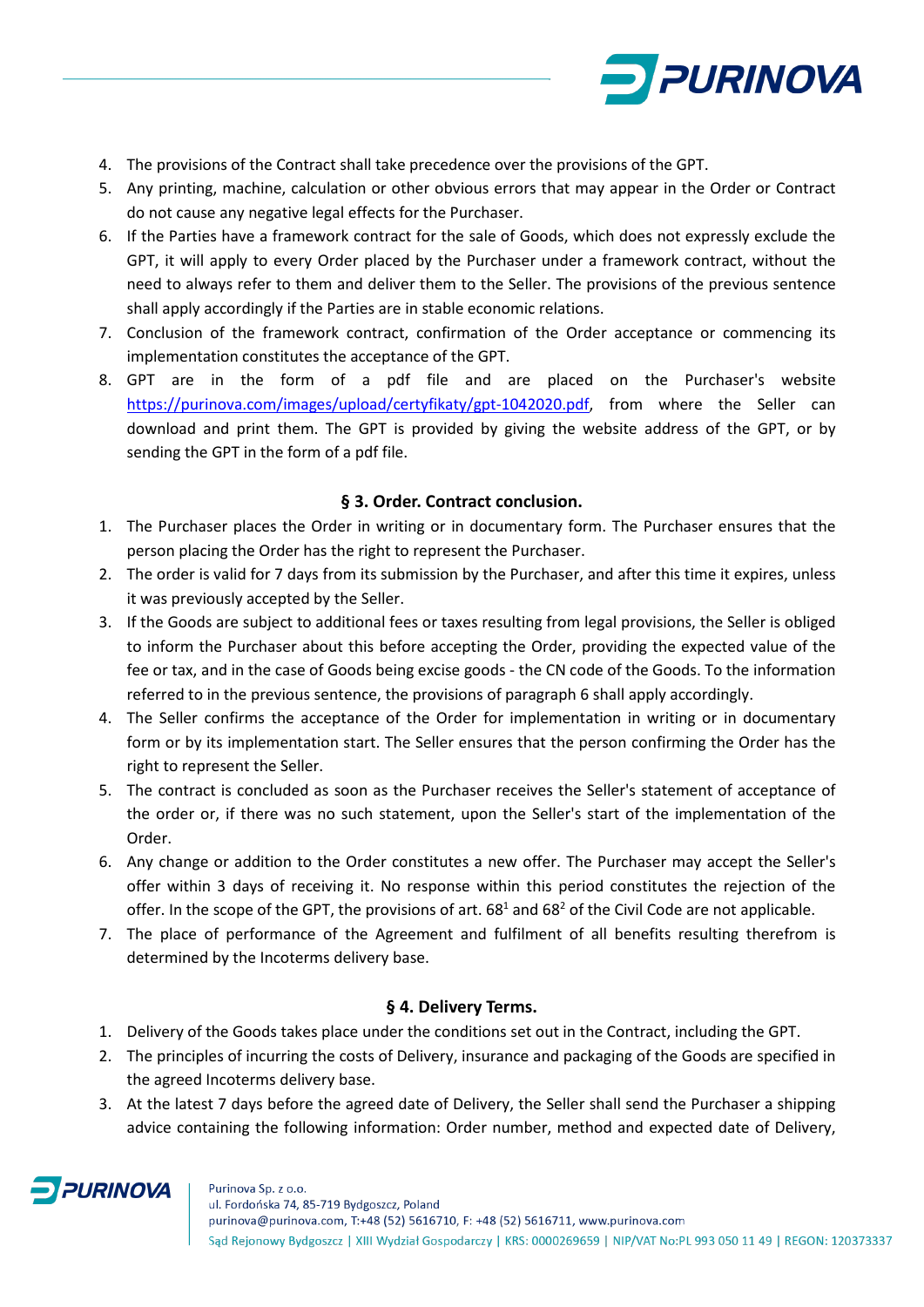

shipping specification along with the number, weight, size and contents of the packaging, together with all instructions necessary for a proper transport and unloading the Good as well as a Good analysis certificate.

- 4. Without prejudice to the provisions of point 3 in the case of own collection of the Goods by the Purchaser:
	- a) The Seller shall provide the Purchaser with information about the conditions to be met by the Purchaser or an entity acting on its behalf (including the carrier) to pick up the Goods, in particular vehicle characteristics, driver's rights, required documents, no later than 7 days before the planned date of delivery of the Goods.
	- b) The Purchaser sends the Seller at the least 1 day before the agreed date of Delivery, a shipping advice containing the following information: Order number, expected date of receipt of the Goods and vehicle data.
- 5. The Purchaser's employees responsible for organizing the own collections (logistics department) have the right to contact the Seller in order to determine the details of the collection.
- 6. The Seller is obliged to inform the Purchaser of any situation that may affect the punctual Delivery, which does not release the Seller from liability for the delay in Delivery.
- 7. Along with the Goods, the Seller shall provide the Purchaser with documents that enable the identification of the Delivery, the control of the quantity and quality of the Goods delivered and the correct collection, the storage and use of the Goods (hereinafter referred to as: **Delivery Documents**), in particular:
	- a. transport document,
	- b. delivery document containing the date and number of the Order, description of the type and quantity of the delivered Goods,
	- c. shipping specification along with the number, weight, size and contents of packaging,
	- d. written instructions for the driver in accordance with the requirements of ADR (if the Goods being the subject of the Delivery are subject to these provisions),
	- e. current quality specification and safety data sheet (SDS) in Polish of the Goods in the case of the first Delivery and each time if the Seller makes any changes to these documents.
	- f.material approvals, certificates of analysis, tests and approvals required by legal regulations in Poland and in the European Union, declarations of conformity and other documents confirming the quality of the Good,
	- g. instructions for the proper storage of the Goods, unless they are included in other Delivery Documents,
	- h. in the case of import documents necessary for the application of preferential/reduced customs duties and other documents required in connection with import,
	- i. other documents agreed by the Parties or required by law.
- 8. If the Delivery Documents were not delivered, the Purchaser shall be entitled to refuse to collect the Goods and the Delivery shall be accepted as not performed due to reasons attributable to the Seller.
- 9. The delivery should be completed in full.
- 10. Delivery before the agreed date can happen only with the prior consent of the Purchaser, provided that the payment date will be calculated from the delivery date specified in the Contract.



#### Purinova Sp. z o.o.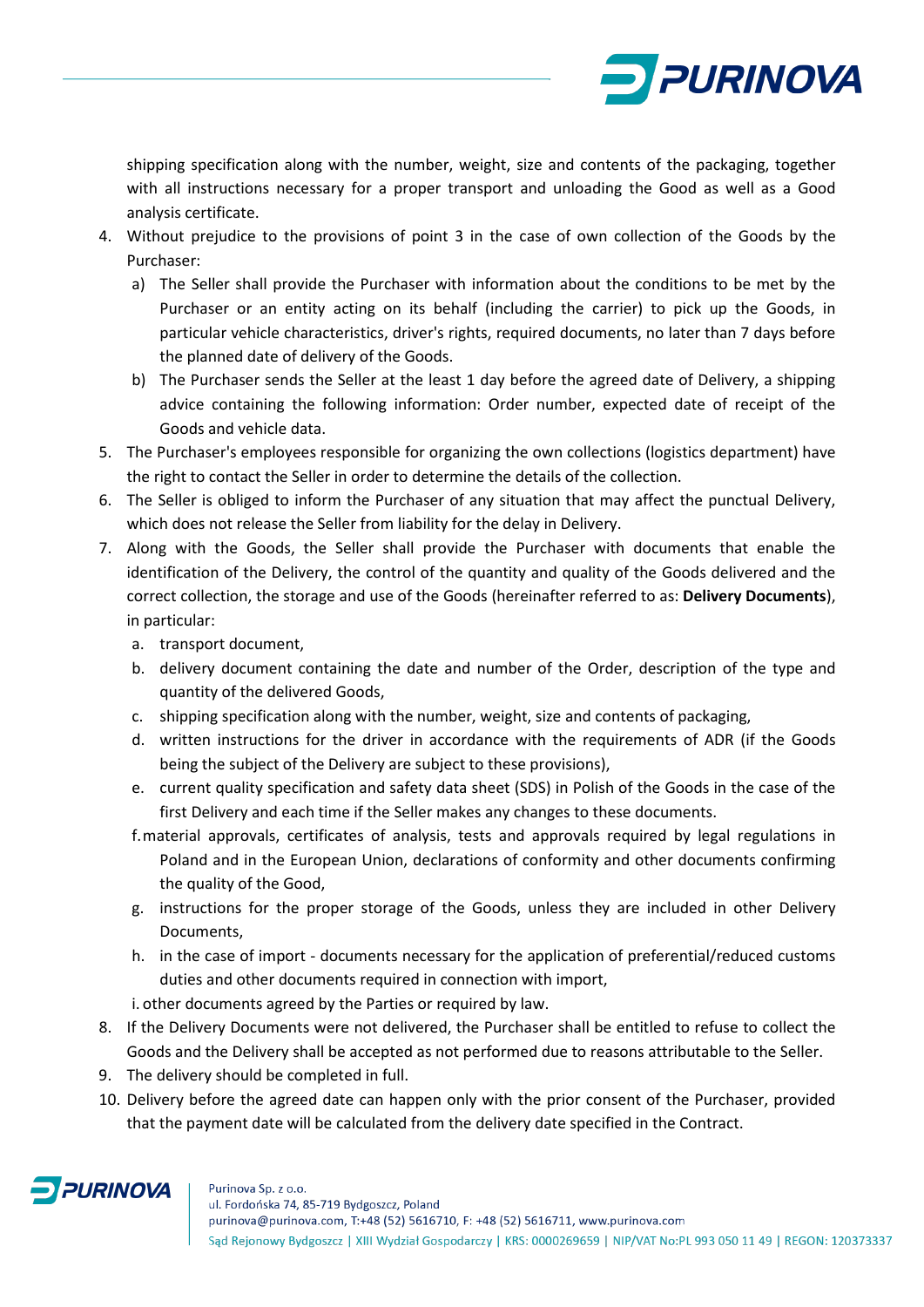

- 11. Delivery Date means the day on which the Goods are deemed to be delivered in accordance with the agreed Incoterms delivery base, provided they have been delivered in accordance with the Contract. For partly deliveries, the previous sentence shall apply accordingly.
- 12. The Purchaser's warehouse is open from Monday to Friday from 7:00 a.m. to 3:00 p.m., for Goods not requiring customs clearance, with subject to point 3. Goods that are subject to customs clearance should be delivered up to 12:00 p.m.
- 13. The Seller is obliged to inform the persons he uses in the performance of the Contract about the obligation to comply with EHS regulations in force in Purinova sp. z o. o., in particular, drivers are required to follow the EHS Instructions for those being at Purinova Sp. z o. o. area, which are available at [https://purinova.com/en/about-company.](https://purinova.com/en/about-company) In the event of a failure to comply with these provisions, the Purchaser has the right to refuse the collection of the Goods. In this case, the Purchaser shall have the same rights like from a delay in the Delivery of the Goods for reasons attributable to the Seller.
- 14. Delivery takes place on the basis of Incoterms rules in the latest version in force at the time of placing the Order, and if there was no Order - at the time of conclusion of the Contract. If the delivery base was not specified in the Contract, the DDP base, Bydgoszcz, applies.
- 15. Return of packaging requires a separate contract.
- 16. In the case of Goods imported by the Purchaser, the Seller is responsible for admitting the Goods to trading in the customs territory of the European Union, in accordance with the applicable law.
- 17. If the Delivery is from the European Union, the Seller is obliged to fulfil all the requirements arising from the provisions of the European Union law, in particular in the field of INTRASTAT, value added tax and excise duty.
- 18. The risk of loss of or damage to the Goods as well as the burdens and benefits associated with the Goods shall pass to the Purchaser at the moment when the Goods are deemed to be delivered in accordance with the agreed Incoterms delivery base, and when the Seller provides the Delivery Documents and other documents specified in the Contract. At the same time, the ownership of the Goods takes place.
- 19. Changes to the Contract terms or consent referred to in this paragraph should be expressed in writing or in a documentary form under pain of nullity.

## **§ 5. Price. Payment Terms.**

- 1. The price set in the Contract is unchangeable. The price also includes the costs incurred by the Seller in connection with the conclusion and performance of the Contract, which are not regulated in accordance with the agreed Incoterms delivery base.
- 2. The basis for payment for the delivered Goods is a VAT invoice or other accounting document acceptable for the regulations of the Republic of Poland (e.g. invoice or accounting note).
- 3. A VAT invoice or other accounting document, which is referred to in point 2, should be issued in accordance with the law, and in addition it must contain the Order number and date and the number of the letter of credit, if any exists, the date of sending the Goods to the Purchaser, the quantity of the Goods and unit prices, terms and payment terms in accordance with the Contract. In addition, in the case of Deliveries from the European Union (excluding from Poland) - the CN code of the goods, the weight of the Goods, the country of dispatch and the country of origin of the Goods. The Seller is

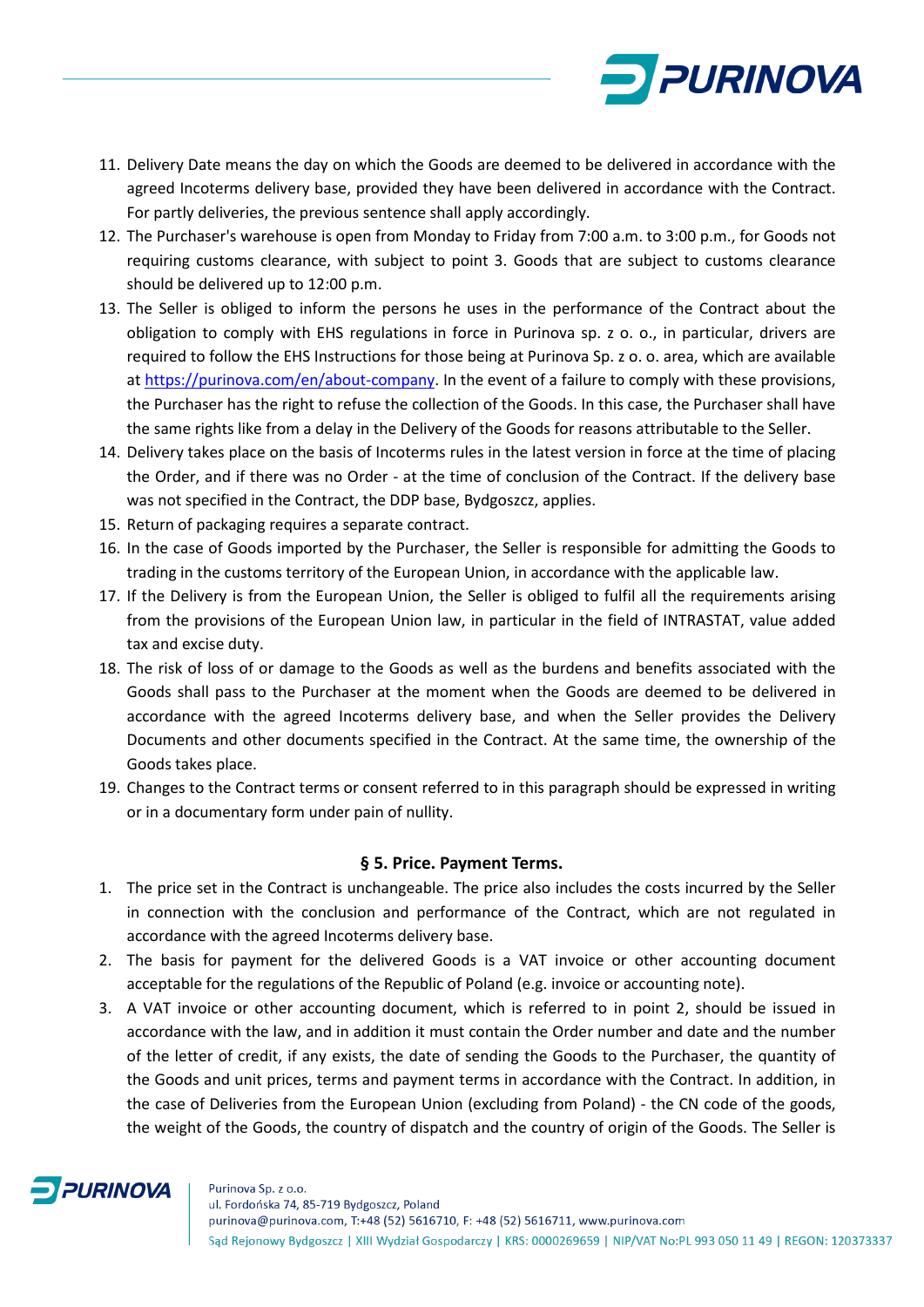

obliged to provide detailed invoice information for the advance payments made by the Purchaser. The lack of the required data may be the basis for sending the invoice back by the Purchaser.

4. The payment deadline is 30 days and runs from the date of delivery to the Purchaser of an invoice issued in accordance with the Contract. If the invoice was sent before the Delivery, the payment deadline runs from the date of Delivery.

#### **§ 6. Responsibility.**

- 1. The Seller guarantees that the Goods comply with the conditions set out in the Contract, can be used for the purpose for which they were intended or as foreseen for in the Contact, comply with the sample accepted by the Purchaser and free from any defects.
- 2. The Seller is responsible that the Delivery Documents are according to the Goods that are actually delivered. At the request of the Purchaser, the Seller is obliged to send the Purchaser Delivery Documents confirming the quality of the Goods before the Delivery.
- 3. The Purchaser is not obliged to examine the quantity or quality of the Goods upon receipt. The receipt of the Goods by the Purchaser does not release the Seller from any responsibility, in particular for defects of the Goods or for improper performance of the Contract. The Purchaser may make on her/his own a quality analysis of the goods received, in terms of its compliance with the Contract, in particular with the agreed quality specification.
- 4. The Purchaser shall notify the Seller about the defect of the Good (complaint) within 14 days of finding it.
- 5. If a given Delivery contains a greater amount of Goods than was specified in the Contract and the separation of the surplus does not cause excessive costs or difficulties, the Purchaser has the right to collect the Goods in the amount provided for in the Contract, and send the excess to the Seller at his expense and risk. If the separation of the surplus is not possible or would cause excessive costs or difficulties or the Delivery contains a smaller amount of Goods than specified in the Contract, the Purchaser may collect the Goods and in these cases the payment should be made for the quantity of the Goods that were actually received. In any case provided for in this point, the Buyer has the right to refuse to collect the Goods and return it to the Seller at his expense and risk. The provisions of this point shall apply without prejudice to the agreed Incoterms delivery base and the applicable standards for acceptable losses.
- 6. The Purchaser may refuse to collect the Goods if the Delivery Documents are not complete, if the Good does not meet the specification indicated in the Contract, if the Goods or their packaging are otherwise defective or damaged, and if other conditions arising from the Contract are not met, in this GPT.
- 7. In the case of quality defects of the Goods, the Purchaser should be entitled at his choice: to demand an immediate removal of the defects, exchange the Goods for free from defects, reduce the price of the Good or withdraw from the Contract. The Purchaser may also withdraw from the Contract if the defect is insignificant.
- 8. The Purchaser may withdraw from the Contract in full also if only a part of the Goods is defective and can be separated from the Good free from defects.

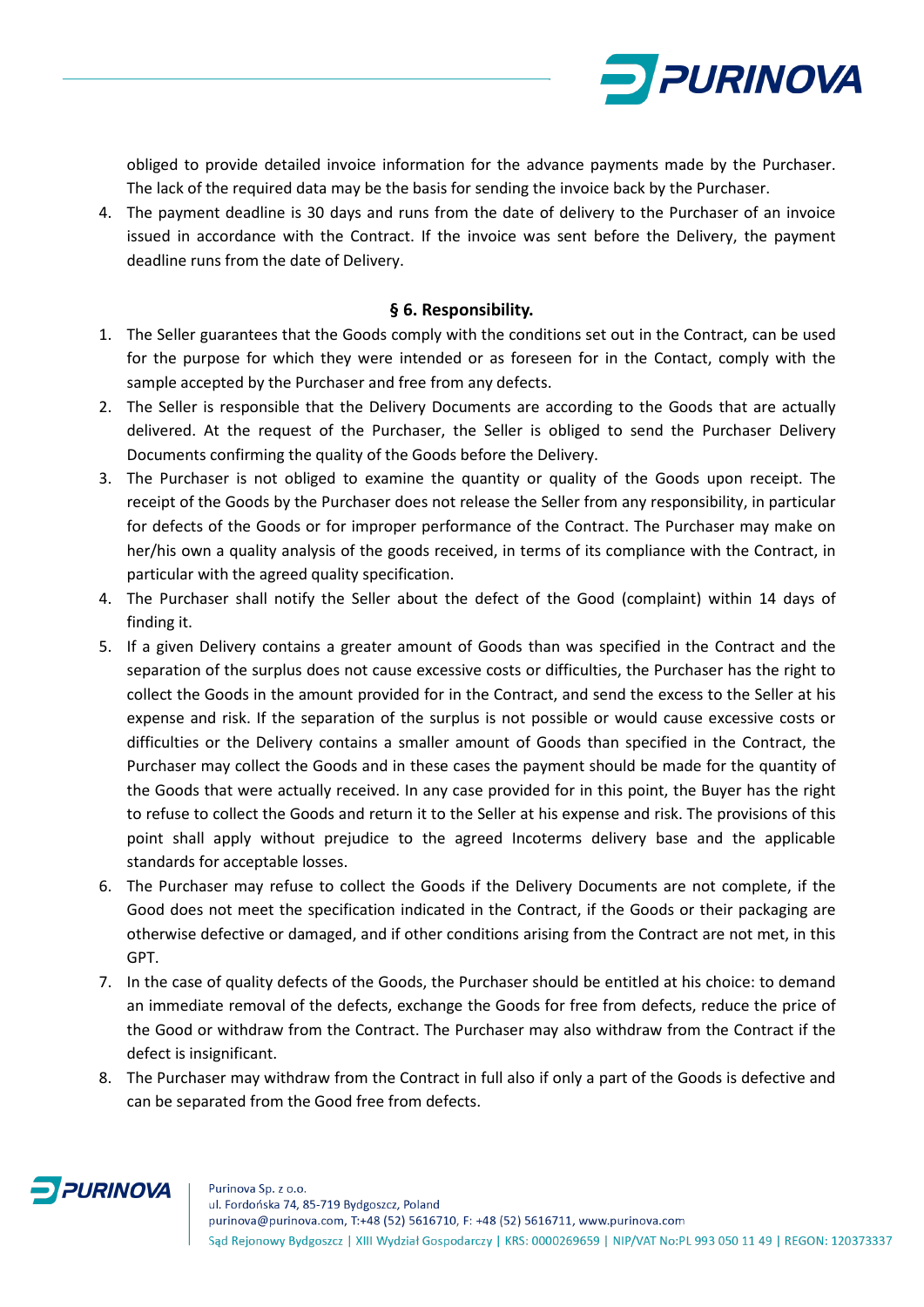

- 9. The Seller is obliged to respond to the Purchaser's complaint within 7 days of its receipt. No response within this period will be deemed to be justified. The submission of a complaint by the Purchaser suspends the payment deadline until the complaint is settled.
- 10. The Seller is obliged to remove the defect or replace the Goods with products free from defects, as requested by the Purchaser, within 14 days of receiving the complaint.
- 11. In the absence of agreement between the parties as to the legitimacy of a qualitative complaint, the dispute will be resolved by an independent verification unit jointly selected by the Parties, and in the case of disagreement - by the Purchaser. Its opinion will be final and binding on both Parties. The costs of the opinion of the verification unit shall be borne by the Purchaser only if the complaint turned out to be groundless.
- 12. The costs of transport of the returned goods as well as the costs of re-delivery of goods for replacement are borne by the Seller.
- 13. The Purchaser has the right to remove defects on his own at the expense and risk of the Seller after prior notification to the Seller, if they are minor, necessary to avoid or prevent the increase of damage or must be done immediately.
- 14. The Seller declares that he/she accepts, to the full extent permitted by law, the responsibility for any damage to persons, property or the natural environment caused by or using the Goods by the Purchaser or third parties who have purchased from the Purchaser Goods or products for the production of which the Goods were used. In the case of claims against the Purchaser in this respect, the Seller undertakes the appropriate legal actions to ensure adequate protection for the Purchaser, aiming to release the Purchaser from the obligation of all responsibilities in this respect. In the case of any claims by the third party against the Purchaser, the Seller is obliged to join the Purchaser in the process and take all steps to release him/her from participation in the case. In addition, the Seller is obliged to repair the damage suffered by the Purchaser in connection with claims of third parties, including the payment of damages, incurred court costs and legal representation.
- 15. 15. In the case of a delay in Delivery, the Seller shall pay the Purchaser a contractual penalty of 0.5% of the gross value of the Goods for each full day of delay. In other cases of non-performance or improper performance of the Contract, the Seller shall pay the Purchaser a contractual penalty of 20% of the gross value of the Goods. The contractual penalty will be payable at the Purchaser's first written request. It is allowed to seek compensation exceeding the amount of reserved contractual penalties or only on general principles.
- 16. In the case of a delay in the Delivery of the Goods exceeding 2 weeks, the Purchaser has the right to withdraw from the Contract.

## **§ 7. Force majeure.**

1. Force majeure in the meaning of these GPT is any event that does not depend on the Parties, remains beyond their control and possibilities of impact. To avoid any doubts, Force Majeure includes in particular: (i) warfare, war, civil war, riots, revolutions, acts of piracy, robbery or sabotage; (ii) natural disasters such as particularly severe storms, hurricanes, cyclones, earthquakes, lightning, floods; (iii) explosions, fires, construction disasters of the Parties' machinery, plants or production facilities, as well as other accidents or events regarding these installations, installations on the Parties' area or

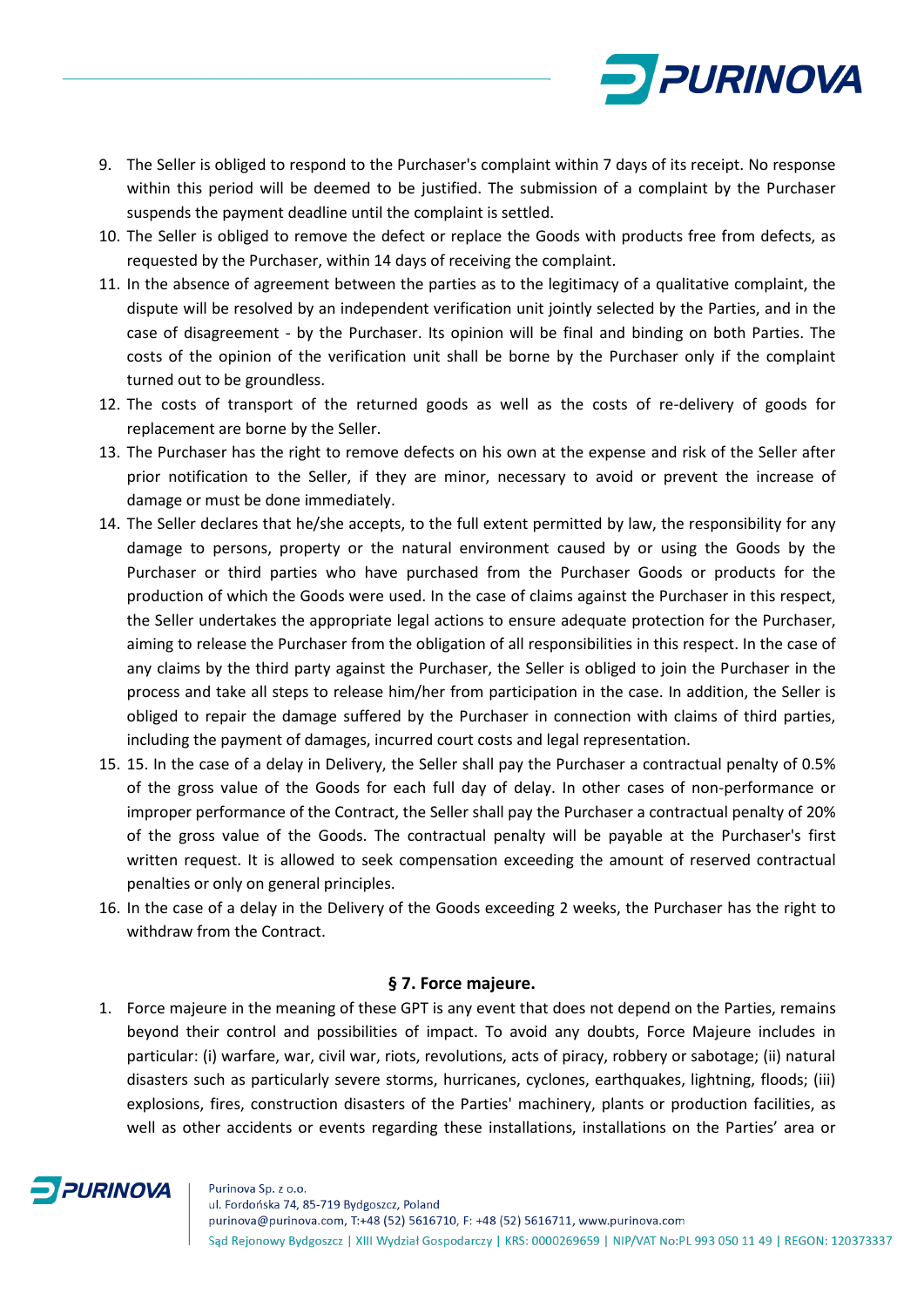

plant or their infrastructure, not excluding transmission, storage and transhipment facilities; (iv) boycotts, strikes, lockouts, occupation of buildings or installations; (v) actions (or omissions) of the authorities, contrary to the provisions of law (vi) any changes in applicable provisions of domestic and international law that may affect the implementation of the Contract.

- 2. The parties are not be responsible for non-performance or improper performance of the Contract if it is caused by Force Majeure.
- 3. A Party that is unable to fulfil its obligation due to Force Majeure must immediately inform the other Party of this fact, no later than within 3 days from the time the information became possible and provide reliable evidence for it. When the Force Majeure ceases, the other Party must be notified about it immediately. Failure to comply with the above requirements results in the loss of the right to use force majeure as explanation.

#### **§ 8. Third Party Rights.**

- 1. The Seller guarantees that the Purchaser's acquisition, storage, use, offering for sale or sale of the Goods does not constitute a threat or infringement of a patent, trademark, registered utility or industrial design, copyright, know-how or any other rights of third parties.
- 2. The Seller declares that he/she accepts the responsibility for violation of the rights of third parties, to the full extent permitted by law, referred to in point 1 and releases the Purchaser from this responsibility. In the case of any claims against the Purchaser in this respect, the Seller undertakes the appropriate legal actions to ensure the adequate protection for the Purchaser, aiming to release the Purchaser from any obligation of all responsibility in this respect. In the case of any claims by the third party against the Purchaser, the Seller is obliged to join the Purchaser in the process and take all steps to release him from participation in the case. What is more, the Seller is obliged to repair the damage suffered by the Purchaser in connection with third party claims, including the payment of compensations, court costs incurred and legal representation, as long as this damage is caused by a defect in the Goods or non-performance or improper performance of the Contract by the Seller.
- 3. If the Goods are the subject of any claims for violation of any rights of third parties, the Seller must obtain, at the Purchaser's choice, in the shortest possible time for the Purchaser's the right to store, use, offer to sell or dispose of the Goods or modify or replace the Goods so that the state of danger breach or breach ceases. Any modification or replacement of the Goods may not result in a decrease in the functionality or usefulness of the Goods.
- 4. All technical, construction, technological data, plans, designs and other documents or information provided to the Seller by the Purchaser in order to perform the Contract, the Seller may use only for this purpose and has no right to make them available, publish or transfer without the consent of the Purchaser to any other entity.

## **§ 9. Confidentiality**

1. The Seller is obliged to keep all Confidential Information strictly secret. In particular, the Seller is obliged not to disclose, copy, disseminate, transfer or otherwise disclose Confidential Information to third parties without the prior consent of the Purchaser expressed in writing under pain of nullity.

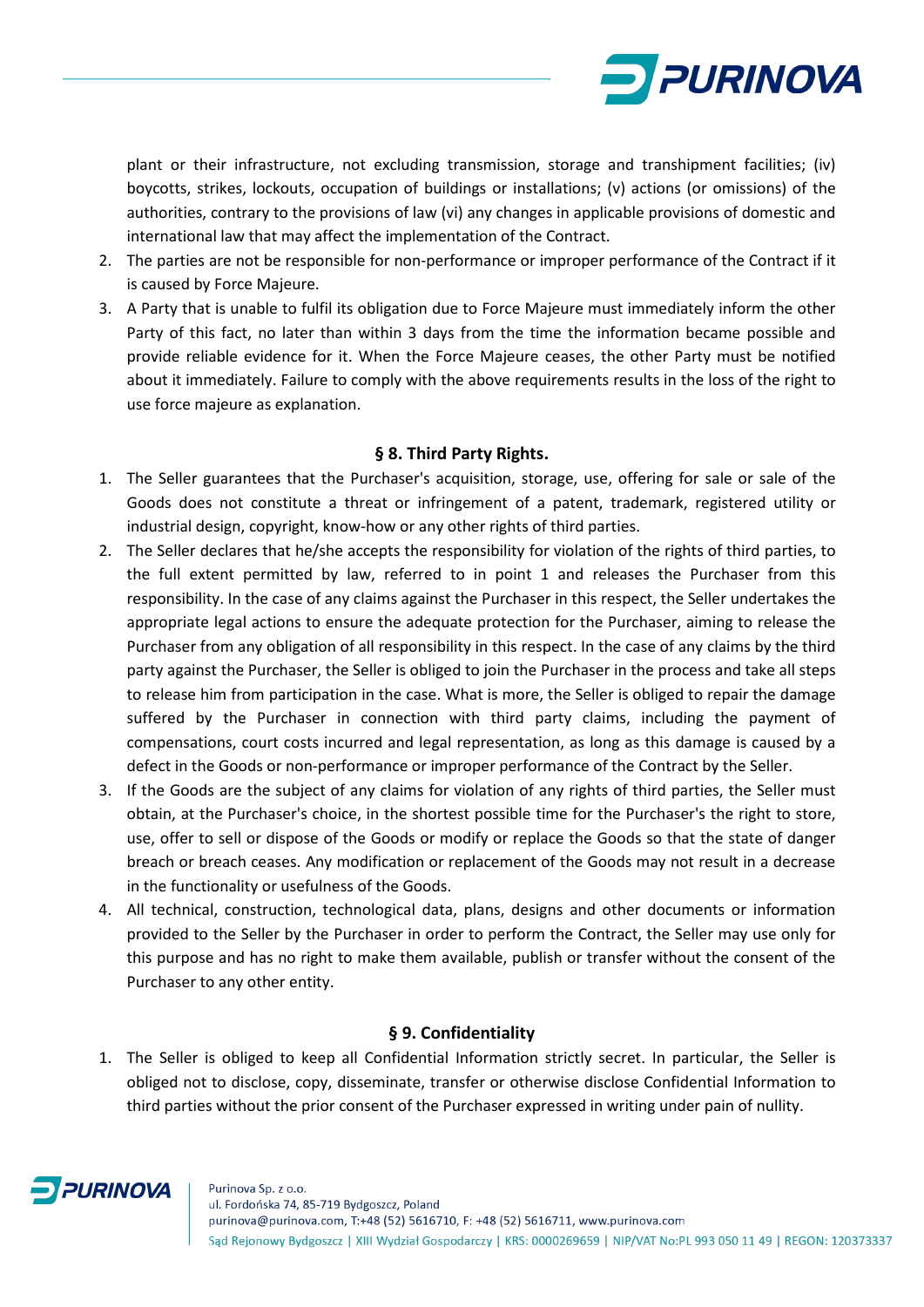

- 2. The Seller can use Confidential Information only for the purpose of concluding and performing the Contract.
- 3. The Seller is obliged to protect the Confidential Information against unauthorized access by third parties in a way that protects his/her own confidential information, however, in terms of not less than arising from the due diligence.
- 4. The Seller can disclose Confidential Information to its employees, associates or advisers only to the extent necessary to conclude and perform the Contract, provided that these persons are obliged to maintain confidentiality to an extent not less than resulting from these GPT. The Seller is responsible for the acts or omissions of these persons with respect to Confidential Information as for its own Information.
- 5. The Seller can disclose Confidential Information if such an obligation results from the applicable law. The Seller is obliged to immediately inform the Purchaser of any case of requesting the disclosure of Confidential Information in the manner indicated in the previous sentence.
- 6. Confidential Information does not include:
	- a) information obtained by the Seller from third parties, which had the right to possess and disclose it,
	- b) information that is or becomes publicly available in any way without violating the obligation of confidentiality
- 7. At each request of the Purchaser, the Seller will return to the Purchaser the media containing Confidential Information and will destroy the copies made. The destruction of electronic copies should be permanent, i.e. it should be impossible to recover it.
- 8. The obligation of confidentiality applies for a period of 3 years from the receipt of Confidential Information by the Seller, and then until the Confidential Information loses its confidential nature.
- 9. The provisions of the GPT do not exclude the application of further obligations in the area of Confidential Information protection and business secrets, provided for in the applicable law, in particular in the Act on combating unfair competition and in the Penal Code.

## **§ 10. Applicable Law. Dispute settlement.**

- 1. GPT, Orders and Contracts are subject to the Polish law and should be interpreted in accordance with it.
- 2. All disputes arising from the Order or Contract, in particular related to its conclusion, nonperformance, improper performance, expiry or annulment, should be settled by a court having jurisdiction in the area of the headquarter of the Purchaser.

## **§ 11. Final Provisions.**

- 1. The Seller may not transfer the rights or obligations under the Contract to a third party without the prior consent of the Purchaser expressed in writing under pain of nullity.
- 2. After conclusion of the Contract under the conditions set out in  $\S$  2, all previous negotiations and correspondence between the Parties shall cease to be valid.